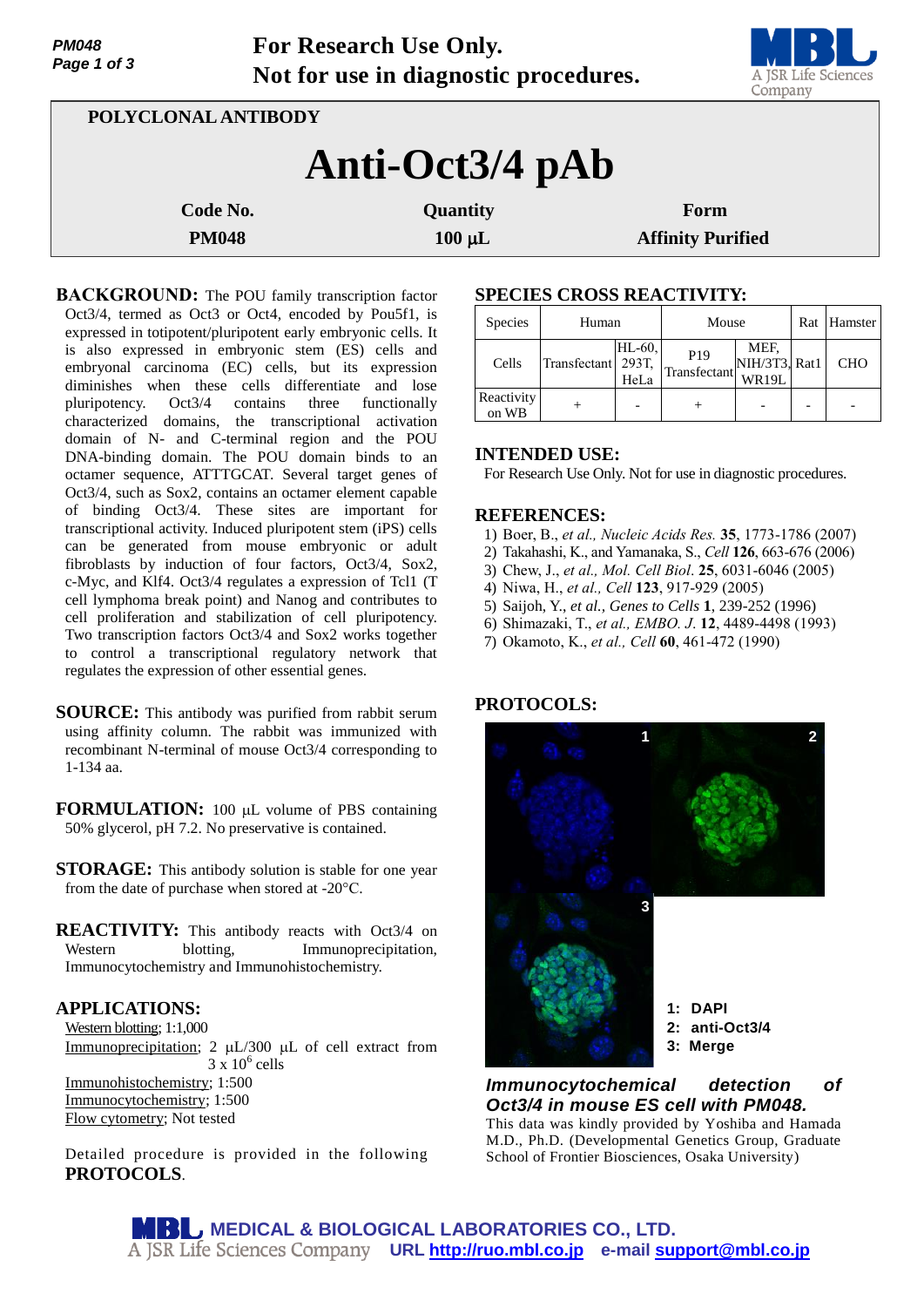## **Immunocytochemistry**

- 1) Fix the cells by immersing the glass slide in PBS containing 4% paraformaldehyde (PFA) for 20 minutes at room temperature.
- 2) Rinse the glass slide in 100% methanol.
- 3) Rinse the glass slide in PBS containing 0.1% Triton X-100.
- 4) Immerse the slide 5% skimmed milk in PBS containing 0.1% Triton X-100 for 1 hour at room temperature.
- 5) Add 30  $\mu$ L of the primary antibody diluted with 5% skimmed milk, 0.1% Triton X-100 in PBS as suggested in the **APPLICATIONS** onto the cells and incubate for 30 minutes at room temperature. (Optimization of antibody concentration or incubation condition is recommended if necessary.)
- 6) The glass slide was washed with PBS for 30 minutes at room temperature.
- 7) Add 30  $\mu$ L of 1:1,000 Alexa Fluor® 488 conjugated anti-rabbit IgG (Invitrogen; code no. A11008) diluted with PBS onto the cells. Incubate for 1 hour at room temperature. Keep out light by aluminum foil.
- 8) The glass slide was washed with PBS for 30 minutes at room temperature.
- 9) Wipe excess liquid off the slide but take care not to touch the cells. Never leave the cells to dry.
- 10) Promptly add mounting medium onto the slide, then put a cover slip on it.

(Positive control for Immunocytochemistry; mouse ES cell)



# *Immunohistochemical detection of Oct3/4 on frozen section of mouse embryo (E3.5) with PM048.*

This data was kindly provided by Takaoka Ph.D. and Hamada M.D., Ph.D. (Developmental Genetics Group, Graduate School of Frontier Biosciences, Osaka University)

### **Immunohistochemical staining for frozen sections**

For 4% paraformaldehyde fixed section

1) Wash the slide in PBS (10 minutes x 2 times).

- 2) Permeabilize a section with PBS containing 0.2% Triton X-100 for 10minutes.
- 3) Wipe gently around each section and cover tissues with blocking buffer [5% skimmed milk in PBS containing 0.1% Triton X-100] for 30 minutes to block non-specific staining. Do not wash.
- 4) Tip off the blocking buffer, wipe gently around each section and cover tissues with primary antibody diluted with blocking buffer as suggested in the **APPLICATIONS**.
- 5) Incubate the sections at room temperature for 1 hour.
- 6) Wash the slides in PBS-T [PBS containing 0.1% Triton X-100] (15 minutes x 3 times).
- 7) Wipe gently around each section and cover tissues with Alexa Fluor® 488 labeled anti-Rabbit IgG (Invitrogen; A11008) diluted 1:1,000 with PBS-T. Incubate for 30 minutes at room temperature.
- 8) Wash the slides in PBS-T (15 minutes x 2 times).
- 9) Wipe gently around each section and cover tissues with DAPI in PBS-T. Incubate for 5 minutes.
- 10) Wash the slides in PBS-T for 5 minutes.
- 11) Mount the slides, then put a cover slip on it.

(Positive control for Immunohistochemistry; mouse embryo)



Western blotting analysis of Oct3/4 expression P19 P<sub>19</sub>  $(1),$ on (differentiated, 2), 293T (3), mouse Oct3/4 transfectant (4) and Myc-His tag-human Oct3/4 transfectant (5) using PM048.

# **SDS-PAGE & Western blotting**

- 1) Wash cells (approximately 1 x  $10^7$  cells) 3 times with PBS and resuspend them in 1 mL of Laemmli's sample buffer.
- 2) Boil the samples for 2 minutes and centrifuge. Load  $20 \mu L$ of the sample per lane on a 1-mm-thick SDS-polyacrylamide gel and carry out electrophoresis.
- 3) Blot the protein to a polyvinylidene difluoride (PVDF) membrane at  $1 \text{ mA/cm}^2$  for  $1 \text{ hour}$  in a semi-dry transfer system (Transfer Buffer: 25 mM Tris, 190 mM glycine, 20% Methanol). See the manufacturer's manual for precise transfer procedure.
- 4) To reduce nonspecific binding, soak the membrane in 5% skimmed milk (in PBS, pH 7.2) for 1 hour at room temperature, or overnight at 4°C.
- 5) Incubate the membrane for 1 hour at room temperature